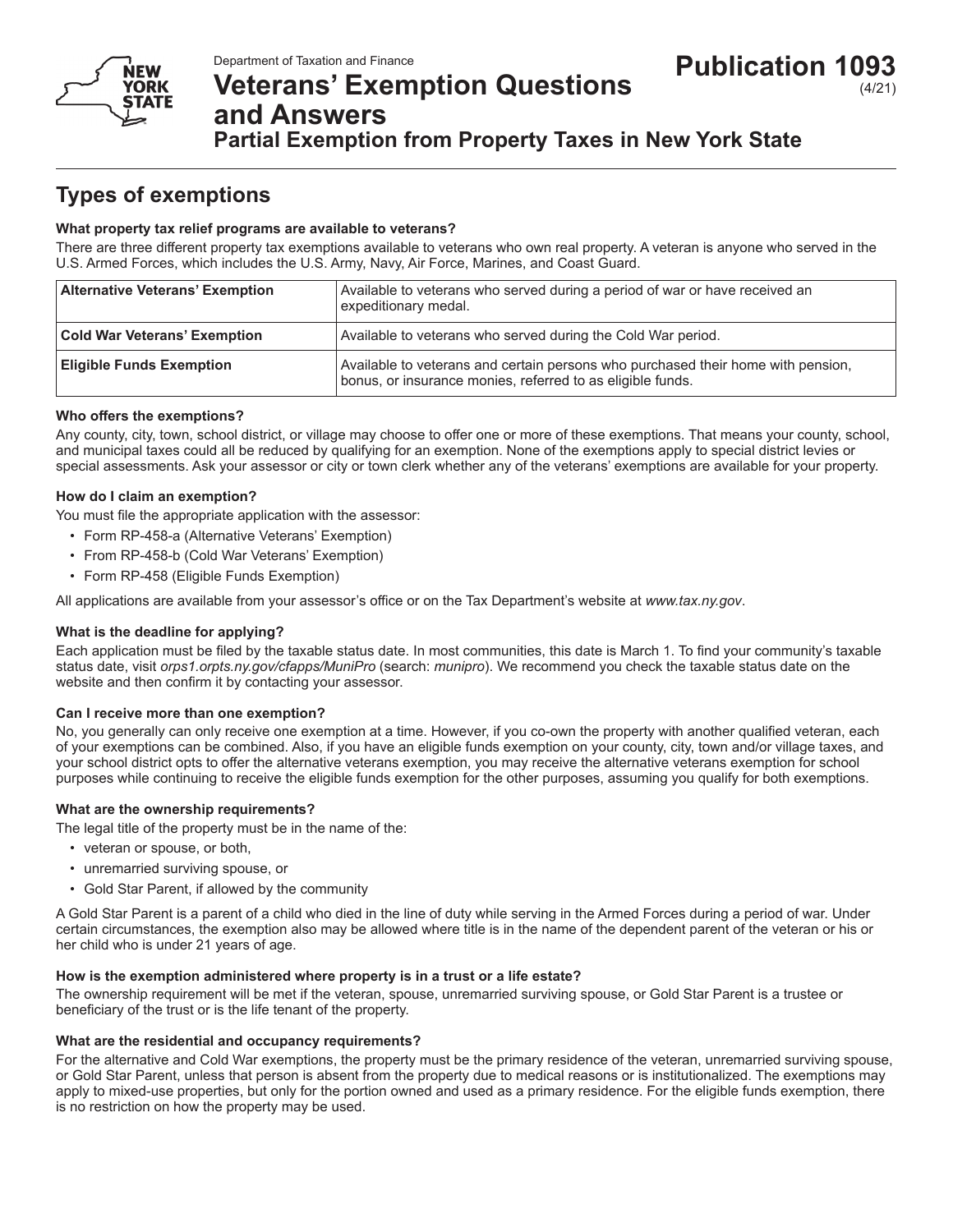# **Alternative Veterans' Exemption**

### **How does the Alternative Veterans' Exemption work?**

The exemption reduces the assessed value of your primary residence before the tax rate is applied. There are three levels of benefits:

- 15% of assessed value for veterans who served during a period of war
- Additional 10% for veterans who served in a combat zone
- Additional benefit for disabled veterans (equal to one-half of their service-connected disability rating)

**Note:** Each of these reductions is subject to maximum limits set by the local community.

You should check with your assessor to determine the maximum exemption limits in your community.

### **Do I need to submit proof with my application?**

Yes, you must attach proof that shows you served during a period of war, received an expeditionary medal, served in a combat zone, or have a service-connected disability.

#### **What type of proof will be accepted?**

See the complete list of Acceptable Military Records for Veterans' Property Tax Exemption at *www.tax.ny.gov/pit/property/exemption/vetexemptproof.htm*. You should also provide a copy of discharge orders and VA documentation for disability rating, if applicable. To show that you or your spouse owns the property, include a copy of the deed, mortgage, or other similar document.

#### **Where can I get a copy of my veteran's service record or other information to document my eligibility?**

If you are a veteran, or next-of-kin of a deceased veteran, visit *www.archives.gov/research room/vetrecs* to order a copy of your military records. All others must file federal Form 180, *Request Pertaining to Military Records*.

You may also contact your local office of the New York State Division of Veterans' Services or your County Veterans' Service Agency for assistance.

#### **What does** *period of war* **apply to?**

You are eligible for the exemption if you served on active duty in the U.S. armed services during:

- the Persian Gulf Conflict (on or after August 2, 1990)
- the Vietnam War (February 28, 1961-May 7, 1975)
- the Korean War (June 27, 1950-January 31, 1955), or
- World War II (December 7, 1941-December 31, 1946)

#### **May a veteran who did not serve during a period of war qualify for the exemption?**

Yes, you may still qualify if you received:

- an Armed Forces expeditionary medal,
- a Navy expeditionary medal,
- a Marine Corps expeditionary medal, or
- a Global War on Terrorism expeditionary medal.

#### **May a member of the reserves qualify for the exemption?**

Yes, you may still qualify if you meet **all** of the following requirements:

- you are still a member of the reserve component of the Armed Forces;
- you were discharged or released from active duty other than active duty for training; and
- your active duty was significant and full-time.

#### **What if I buy a new home?**

If you move within a community that allows a prorated alternative veterans' exemption, you can receive this benefit on your replacement residence for the remainder of the year. However, you must file a new Form RP-458-a with the assessor by the taxable status date to receive the exemption going forward.

#### **What happens if my service-connected disability rate changes?**

Any change in the percentage of disability rating must be reported by filing Form RP-458-a-Dis, *Renewal Application for Alternative Veterans Exemption from Real Property Taxation Based on Change in Service-Connected Disability Compensation Rating*, with the assessor.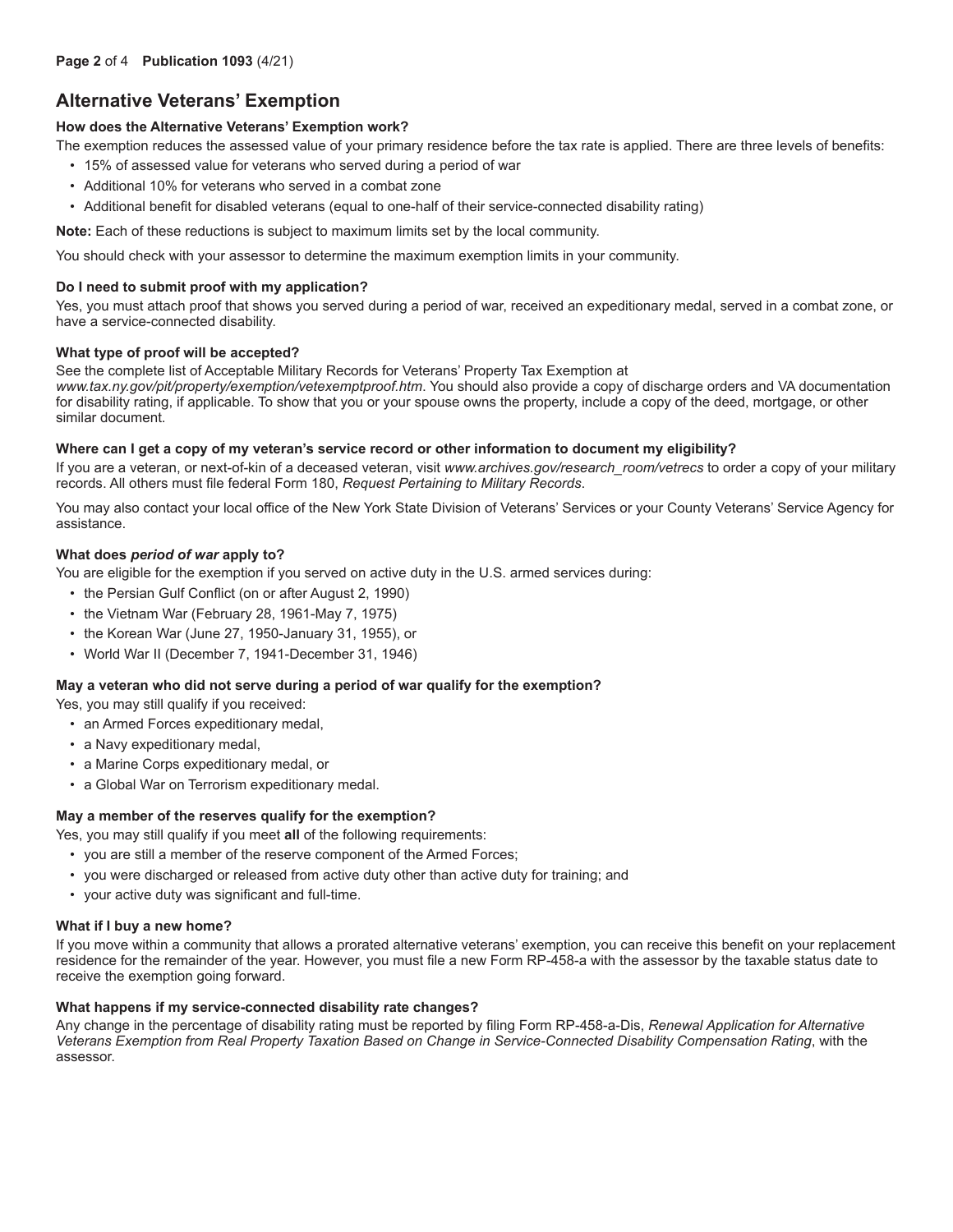# **Cold War veterans' exemption**

### **How does the Cold War veterans' exemption work?**

The exemption reduces the assessed value of your primary residence before the tax rate is applied. There are two levels of benefits:

- 10 or 15 percent of the assessed value to veterans who served during the Cold War, depending on the community. This benefit is limited to 10 years.
- Additional benefit to disabled veterans (equal to one-half of their service-connected disability). There is no time limit for the additional benefit.

**Note:** Each of these reductions is subject to maximum limits set by the local community. To find the maximum exemptions limits in your community, contact your assessor.

#### **Do I need to submit proof with my application?**

Yes, you must attach proof that shows you served during the Cold War period and that you either 1) were discharged or released from the Armed Forces under honorable conditions or 2) that you received a letter from the NYS Division of Veterans' Services stating that you now meet the character of discharge criteria for all of the benefits and services listed in the Restoration of Honor Act.

#### **What type of proof is accepted?**

See the complete list of Acceptable Military Records for Veterans' Property Tax Exemption at:

*www.tax.ny.gov/pit/property/exemption/vetexemptproof.htm*. You should also provide a copy of discharge orders and VA documentation for disability rating, if applicable. To show that you or your spouse owns the property, include a copy of the deed, mortgage, or other similar document.

#### **Where can I get a copy of my veteran's service record, or other information to document my eligibility?**

If you are a veteran, or next-of-kin of a deceased veteran, visit *www.archives.gov/research room/vetrecs* to order a copy of your military records. All others must file federal Form 180.

You may also contact your local office of the New York State Division of Veterans' Services or your County Veterans' Service Agency for assistance.

#### **What does the Cold War period apply to?**

You are eligible for the exemption if you served on active duty, other than for training, in the Armed Forces between September 2, 1945, and December 26, 1991.

# **Eligible funds exemption**

#### **How does the eligible funds exemption work?**

The exemption reduces the assessed value of your primary residence before the tax rate is applied. The amount of the exemption is equal to the amount of eligible funds used to purchase the home, generally up to a maximum of \$7,500.

# **What does** *eligible funds* **apply to?**

Eligible funds are any proceeds from a veteran's:

- pension
- bonus or insurance monies
- dividends or refunds from such insurance
- compensation paid for being a prisoner of war
- mustering-out pay, etc.

#### **How does my community's reassessment project affect my exemption?**

Local governments have the option to increase the eligible funds exemption in direct proportion to the general increase in assessments throughout the community. For example, if a community-wide property reassessment project increases assessments generally by a factor of 10, the eligible funds exemptions also will be 10 times greater.

#### **I have the eligible funds exemption. Can I switch to the alternative exemption if it becomes available in my community?**

You may switch to the alternative exemption if you choose. If you choose not to switch, your current exemption will remain in effect. If you choose to switch, you will have to apply for it.